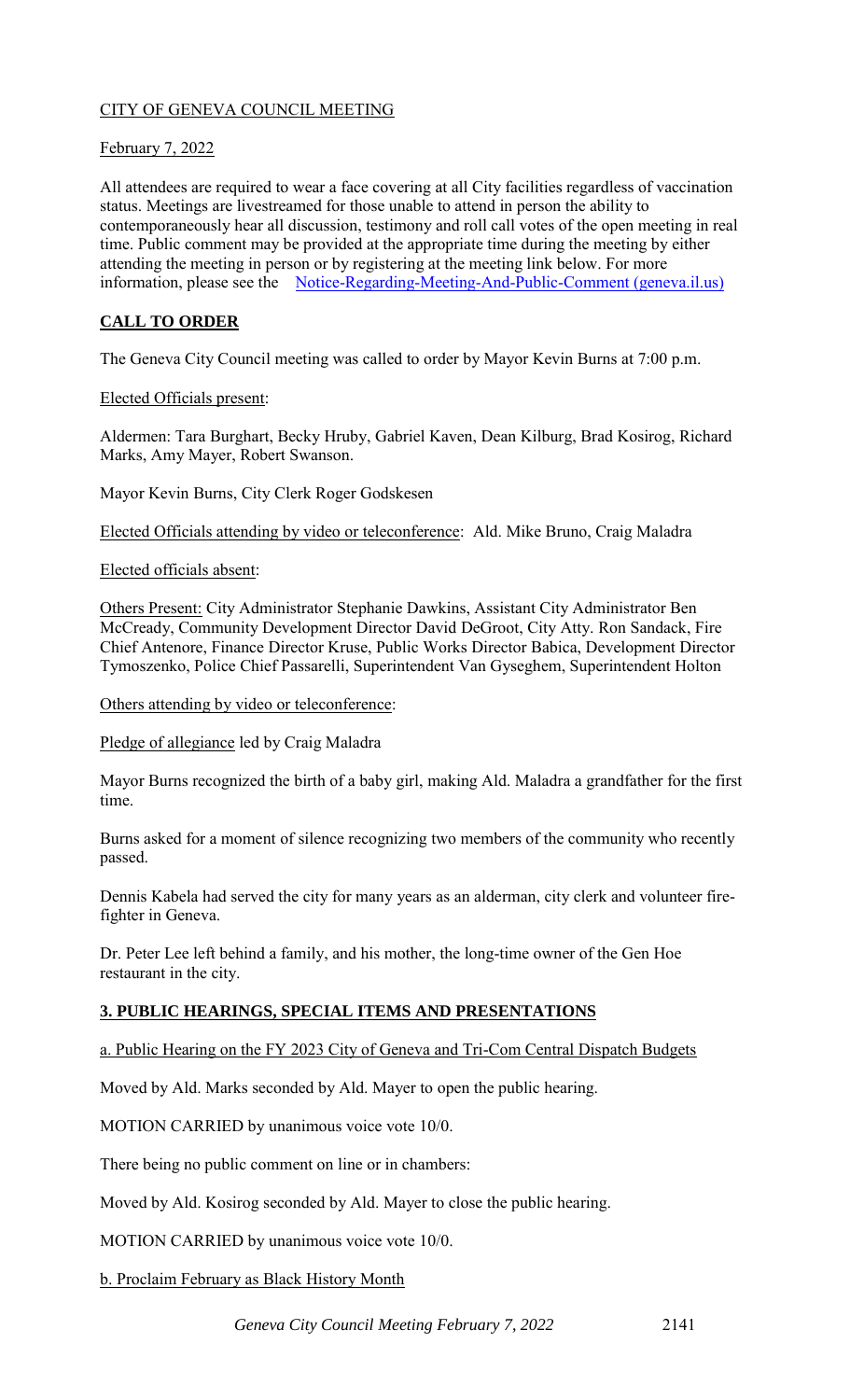Moved by Ald. Swanson seconded by Ald. Bruno to so proclaim.

Mayor Burns noted the importance of Black History Month, and that it represented the history of all of us. A short video was presented regarding the struggle to provide equitable healthcare to Black Americans, and how the Federal Government helped to achieve that through passage of the civil rights act in 1964 and the Medicare system.

### **4. AMENDMENTS TO AGENDA**

None

### **5. OMNIBUS AGENDA**

All Items listed on the Omnibus Agenda are considered to be routine by the City Council and will be enacted by one motion. There will be no separate discussion on these items unless a council member so requests in which event the item will be removed from the Omnibus (Consent) Agenda and considered in its normal sequence on the agenda.

Moved by Ald. Marks, seconded by Ald. Mayer to approve the agenda as presented.

Roll Call:

AYES: 10 (Ald. Bruno, Burghart, Hruby, Kaven, Kilburg, Kosirog, Maladra, Marks, Mayer, Swanson)

ABSENT: 0

NAYS: 0 MOTION CARRIED

### **\*6. Approve Regular City Council Minutes from January 18, 2022. (Clerk Recommends Approval)**

Moved by Ald. Marks, seconded by Ald. Mayer to approve the measure as presented. Approved by unanimous roll call vote 10/0. (Omnibus Agenda). MOTION CARRIED

## **\*7. APPROVE REPORTS**

a. FY2021-22 Third Quarter Goals Status Report

Moved by Ald. Marks, seconded by Ald. Mayer to approve the measure as presented. Approved by unanimous roll call vote 10/0. (Omnibus Agenda). MOTION CARRIED

## **8. COUNCIL COMMITTEES**

None

## **9. OTHER ITEMS AND CORRESPONDENCE**

None

## **10. MUNICIPAL BILLS FOR PAYMENT**

City of Geneva Expenditures - 2/2/2022 \$ 1,106,466.56 Manual Check $(s)$  – Utility Billing Refund(s) 1,112.22 Misc. Refund(s)  $-$ Sales Tax Abatement – City of Geneva Payroll 730,898.91 Tri-Com Expenditures - 2/2/2022 161,235.71 Tri-Com Payroll 107,745.37

Total Expenditures \$ 2,107,458.77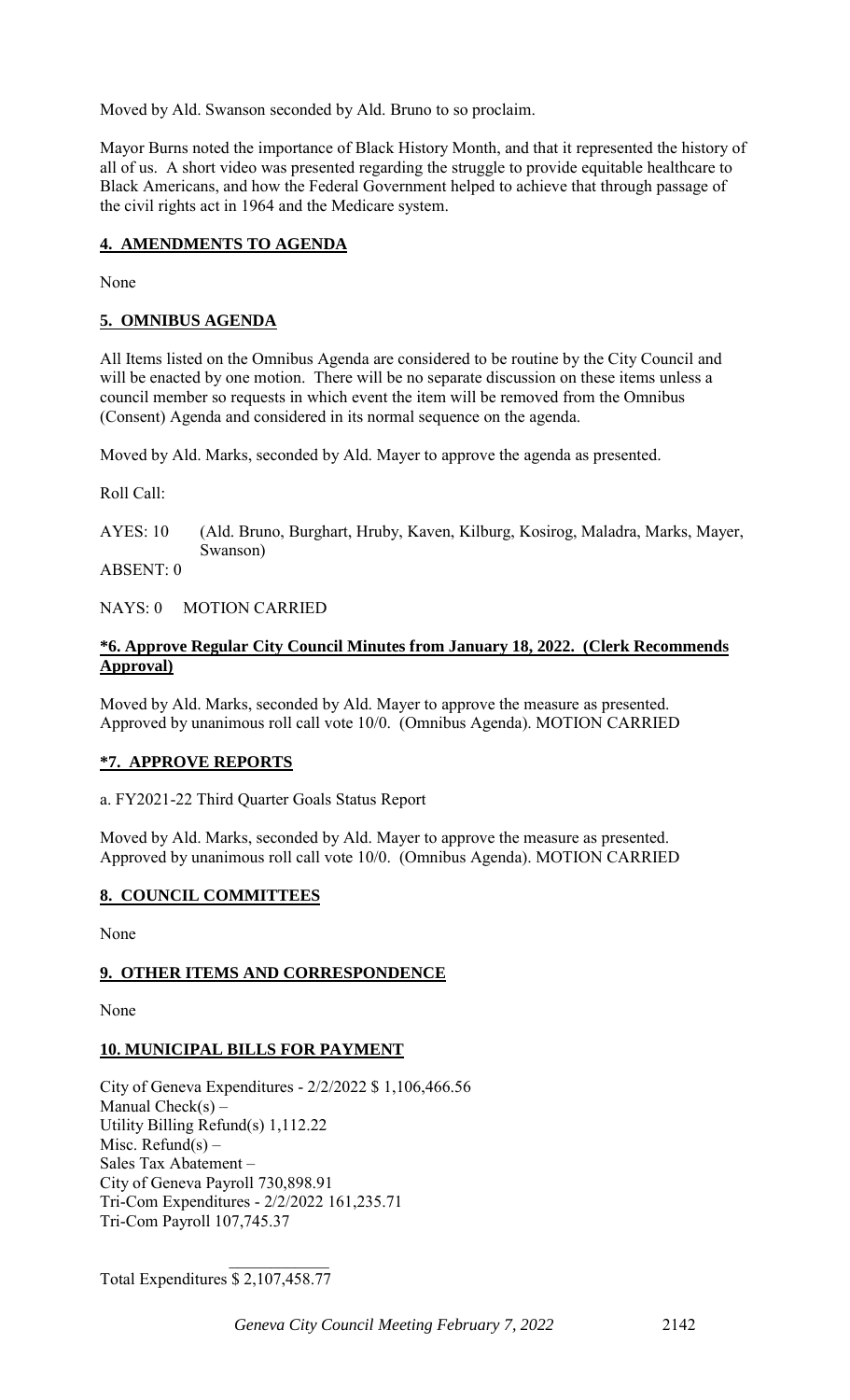Moved by Ald. Bruno, seconded by Ald. Burghart to approve the bills as presented.

Roll Call:

AYES: 10 (Ald. Bruno, Burghart, Hruby, Kaven, Kilburg, Kosirog, Maladra, Marks, Mayer, Swanson)

### ABSENT: 0

NAYS: 0 MOTION CARRIED

## **11. COMMITTEE OF THE WHOLE ITEMS OF BUSINESS**

### **\*a. Approve Resolution No. 2022-01 Authorizing a Declaration of Surplus Equipment and Office Furniture.**

Moved by Ald. Marks, seconded by Ald. Mayer to approve the measure as presented. Approved by unanimous roll call vote 10/0. (Omnibus Agenda). MOTION CARRIED

### **\*b. Approve Resolution No. 2022-02 Waiving Competitive Bidding and Awarding Labor Contract for Pre-Chamber Upgrade at Geneva Generation Facility to Altorfer Caterpillar in the Amount of \$59,680.95.**

Moved by Ald. Marks, seconded by Ald. Mayer to approve the measure as presented. Approved by unanimous roll call vote 10/0. (Omnibus Agenda). MOTION CARRIED

### **\*c. Approve Resolution No. 2022-03 Authorizing the Purchase of Hurst Rescue Tools from Air One Equipment Inc. in the Amount of \$37,284.00.**

Moved by Ald. Marks, seconded by Ald. Mayer to approve the measure as presented. Approved by unanimous roll call vote 10/0. (Omnibus Agenda). MOTION CARRIED

**\*d. Approve Ordinance No. 2022-02 Abating the Tax Levied for the Payments Due Under the Terms of a Certain Ordinance Providing for the Issuance of \$10,885,000 General Obligation Refunding Bonds, (Waterworks and Sewerage Alternate Revenues), Series 2021, of the City of Geneva, Kane County, Illinois, and for the Levy of a Direct Annual Tax Sufficient to Pay the Principal of and Interest on Said Bonds.** 

Moved by Ald. Marks, seconded by Ald. Mayer to approve the measure as presented. Approved by unanimous roll call vote 10/0. (Omnibus Agenda). MOTION CARRIED

### **\*e. Approve Ordinance No. 2022-03 Authorizing Northern Illinois Gas Company (d/b/a Nicor Gas Company) to Construct, Operate and Maintain a Gas Distributing System In and Through the City of Geneva.**

Moved by Ald. Marks, seconded by Ald. Mayer to approve the measure as presented. Approved by unanimous roll call vote 10/0. (Omnibus Agenda). MOTION CARRIED

### **\*f. Approve Ordinance No. 2022-04 Affirming Title 1 (Administration), Chapter 5 (City Council), Section 1-5-1 (Election, Term and General Duties) of the Geneva City Code.**

Moved by Ald. Marks, seconded by Ald. Mayer to approve the measure as presented. Approved by unanimous roll call vote 10/0. (Omnibus Agenda). MOTION CARRIED

## **12. PRESENTATION OF ORDINANCES, RESOLUTIONS, PETITIONS, BIDS**

**12.a. Consider Ordinance No. 2022-05 Granting a Variation to Decrease the Required Street Yard Setback Along Jefferson Street from 20' to 0' for Property Located at 140 N. Harrison Street.**

Moved by Ald. Swanson, seconded by Ald. Marks to approve the motion as presented.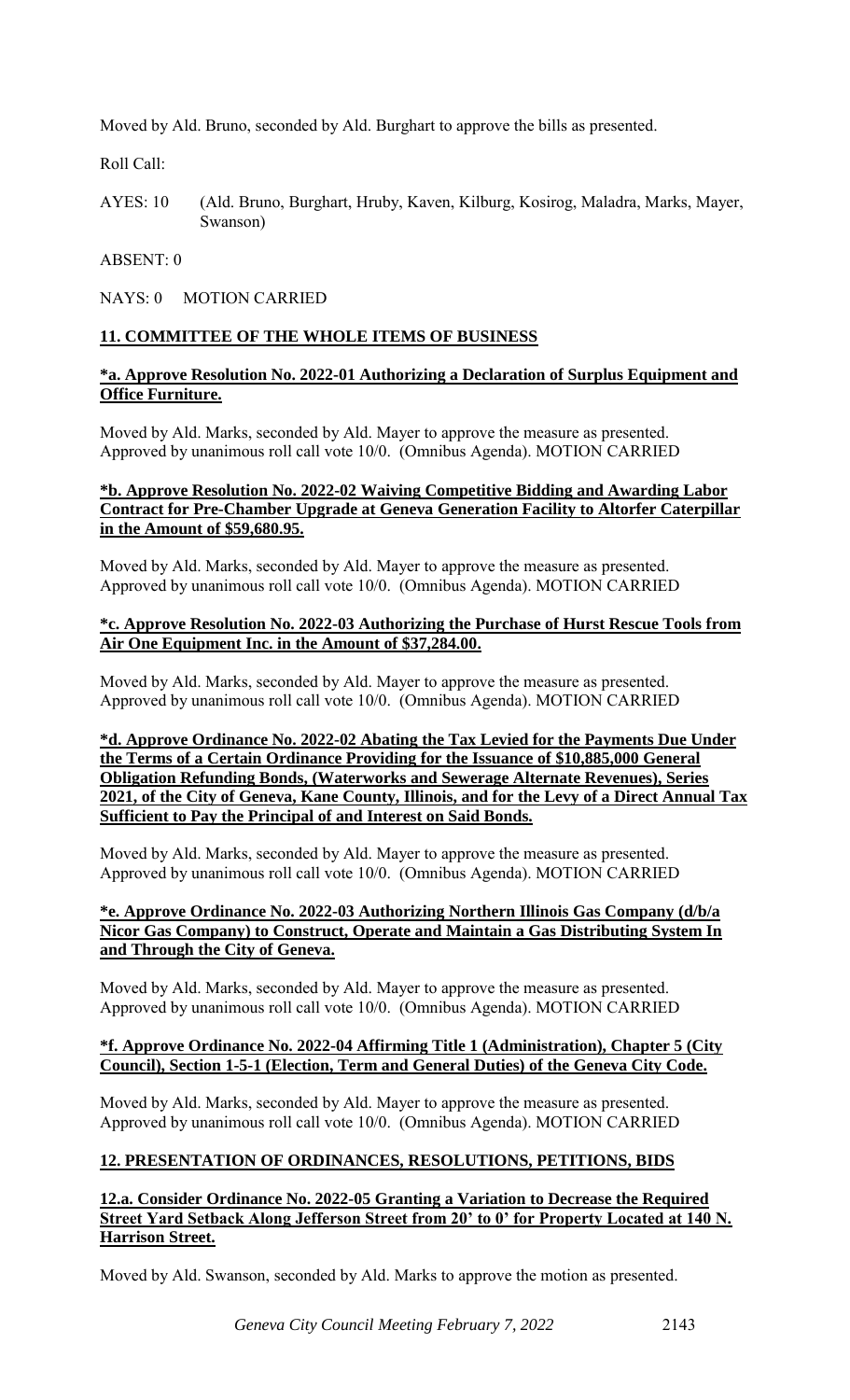Ald. Bruno asked what the vote was at the PZC, DeGroot answered that it had been unanimous. Swanson and Kosirog spoke in favor and welcomed the applicant. There being no further questions:

Roll Call:

AYES: 10 (Ald. Bruno, Burghart, Hruby, Kaven, Kilburg, Kosirog, Maladra, Marks, Mayer, Swanson)

ABSENT: 0

NAYS: 0 MOTION CARRIED

### **12.b. Consider Ordinance No. 2022-06 Amending the Boundaries of the Fisher Farms Planned Unit Development.**

Moved by Ald. Marks, seconded by Ald. Burghart to approve the motion as presented.

Ald. Kilburg asked about concerns over traffic flow, and DeGroot responded that right-turn only measures would be allowed to ease flow, and that the hospital would permit connection to its roadways, as well. There being no further questions:

Roll Call:

AYES: 10 (Ald. Bruno, Burghart, Hruby, Kaven, Kilburg, Kosirog, Maladra, Marks, Mayer, Swanson)

ABSENT: 0

NAYS: 0 MOTION CARRIED

### **12.c. Consider Ordinance No. 2022-07 Amending the Boundaries of the Delnor-Community Planned Unit Development and Granting Site Plan Approval for a 15,570 Square Foot Addition to the Delnor Cancer Center.**

Moved by Ald. Swanson, seconded by Ald. Burghart to approve the motion as presented.

Roll Call:

AYES: 10 (Ald. Bruno, Burghart, Hruby, Kaven, Kilburg, Kosirog, Maladra, Marks, Mayer, Swanson)

ABSENT: 0

NAYS: 0 MOTION CARRIED

#### **12.d. Consider Resolution No. 2022-04 Ratifying the Assignment and Assumption of the Master Purchase and Sale Agreement By and Between the City of Geneva and Metra.**

Moved by Ald. Mayer, seconded by Ald. Kaven to approve the motion as presented.

Ald. Bruno asked about actual boundaries of the property. Adm. Dawkins responded that the map presented was neither up-to-date nor accurate, and that the city needs to have a survey done. The final purchase price may be affected by the actual square footage the survey finds. There being no further questions:

Roll Call:

AYES: 10 (Ald. Bruno, Burghart, Hruby, Kaven, Kilburg, Kosirog, Maladra, Marks, Mayer, Swanson)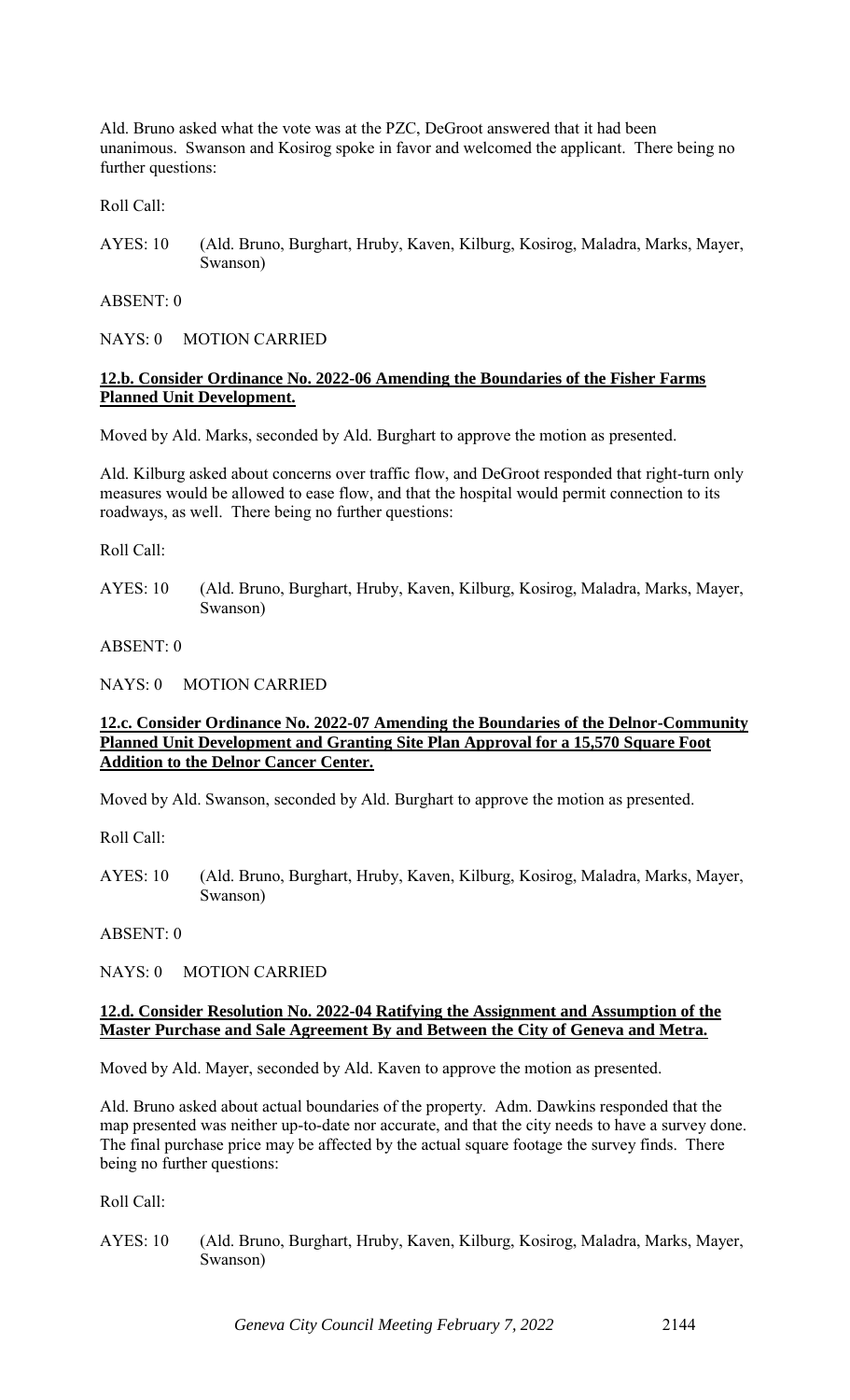### ABSENT: 0

NAYS: 0 MOTION CARRIED

### **12.e. Consider Resolution No. 2022-05 Accepting Amendment No. 4 to the Operations and Maintenance Agreement with Caterpillar Power Generation Systems LLC in an Estimated Amount of \$41,742.00.**

Roll Call:

AYES: 10 (Ald. Bruno, Burghart, Hruby, Kaven, Kilburg, Kosirog, Maladra, Marks, Mayer, Swanson)

ABSENT: 0

NAYS: 0 MOTION CARRIED

### **12.f. Consider Approval of Resolution No. 2022-06 Adopting the FY 2023 City of Geneva and Tri-Com Central Dispatch Budgets**

Moved by Ald. Bruno, seconded by Ald. Mayer to approve the motion.

Adm. Kosirog opened by reading his comments regarding the proposed funding in the budget for the Geneva History Museum. He felt while he supports the GHM, he would like to see some oversight on how the funds are used. He also proposed creation of a "Cultural Heritage Arts Fund", in a quest toward diversity and equity. He then offered the topic for open discussion.

Adm. Dawkins noted that creation of a new fund would not be appropriate at this time, because this discussion was only on the motion to adopt the proposed budget. Support for line-item funds could be approved, which could then could looked at before the funds are actually dispersed.

Mayer asked whether the 20% allocation to the GHM was the issue.

Bruno was in favor of having a discussion on the matter.

Maladra agreed with Kosirog, that we should provide funding for the GHM, but that we don't currently have any say over how the funds are used. He was hesitant to attempt to set policy under pressure, and favored approving the budget now and development an agreement before any funds are actually dispersed.

Dawkins answer Hruby's question that there is an agreement on how funds are used with the Chamber of Commerce, and felt it could be a starting point for an agreement with the GHM. Hruby agreed with this approach.

Kilburg felt there should be some sort of criteria for use of the funds, and that an agreement should be developed. He added that he was in favor of supporting the GHM.

Burghart agreed with Hruby and Kilburg, there should be an agreement put in place with GHM similar to the Chamber, and that perhaps the GHM could make an annual presentation to the council on how funds were used.

Bruno asked for clarification that the line item could be approved, and then an agreement could be reached later. Burns noted also that the funds would not be disbursed until one year from the present.

Kaven felt that granting 20% of the available funds to single organization was too high as there would undoubtedly be others seeking funding, and asked if it was approved now, what the result would be.

Burns said if the budget was approved tonight as written, the city could amend it later to include other organizations if needed.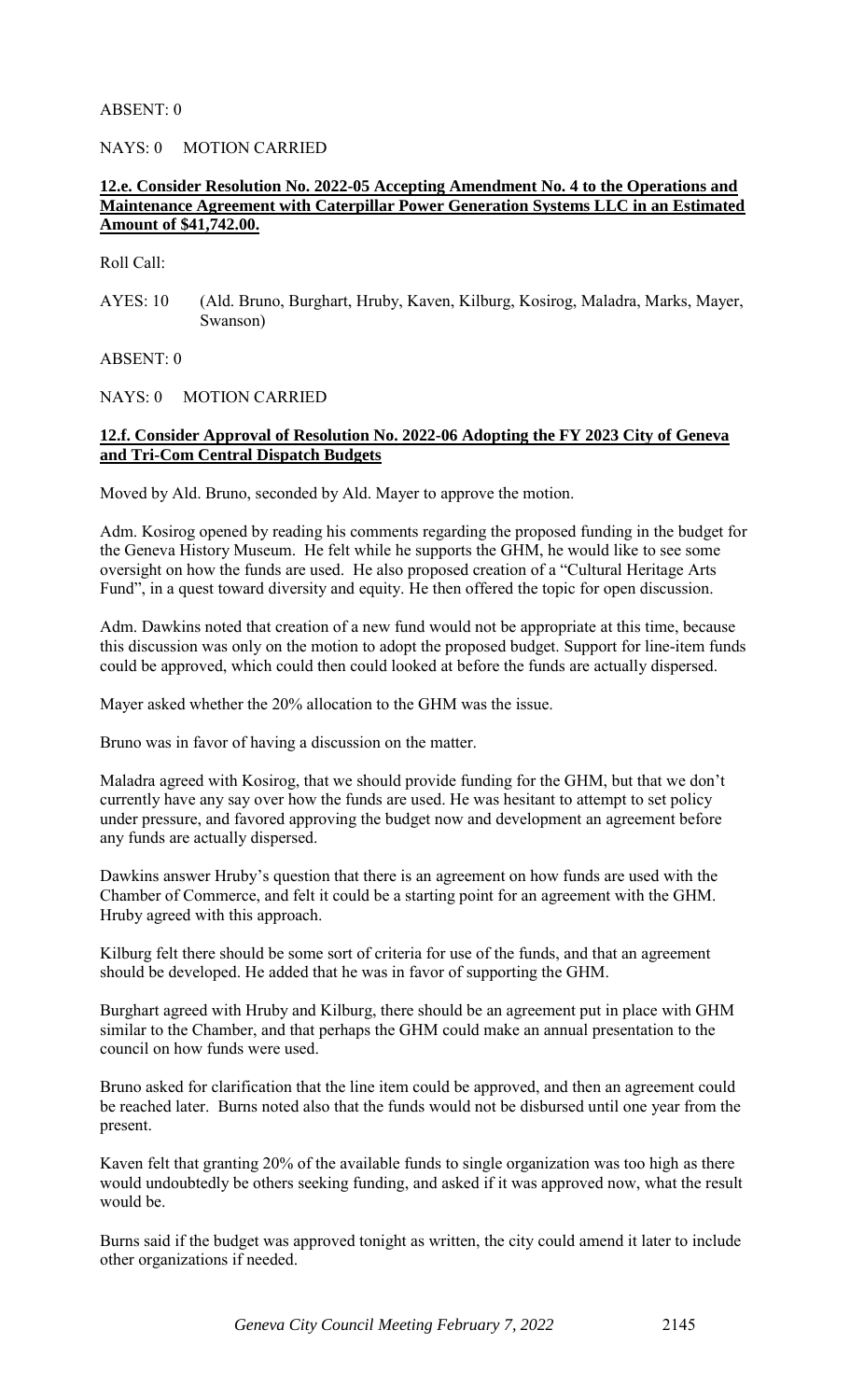Maladra asked if a motion was needed to include this tonight. Burns and Dawkins weighed in, and Atty. Sandack stated that this would not needed tonight, and further would not be a proper motion. Burns asked what a proper motion would be, but Maladra withdrew his option to make a motion.

Mayer asked for clarification where things stood, and Dawkins felt the general consensus was that no funds would be disbursed to the GHM until an agreement was put in place.

Ald. Kaven made a motion to amend the figure granted to GHM to \$10,000, seconded by Kosirog.

### **12.f.1 Motion to amend 12.f Consider Approval of Resolution No. 2022-06 Adopting the FY 2023 City of Geneva and Tri-Com Central Dispatch Budgets to limit funding for the Geneva History Museum to \$10,000.**

Moved by Ald. Kaven, seconded by Ald. Kosirog to approve the motion.

Ald. Kosirog made a motion to amend Kaven's motion to add creation of a cultural fund for the city,

#### . **12.f.2 Motion to amend motion 12.f.1 to create a cultural fund for the city. (WITHDRAWN)**

Ald. Kosirog made the motion, and asked for clarification about what Ald. Kaven's motion included. Dawkins clarified how the funding would be done and based on that, Ald. Kosirog withdrew his motion.

Ald. Kilburg felt details about the GHM should be discussed under new business, and that the discussion tonight should focus on approval of the overall budget.

Ald. Hruby felt further discussion about the GHM was over-complicating the budget discussion, and made a call to question on motion 12.f.1. to limit funding for the Geneva History Museum to \$10,000.

Voting on:

### **12.f.1 Motion to amend 12.f Consider Approval of Resolution No. 2022-06 Adopting the FY 2023 City of Geneva and Tri-Com Central Dispatch Budgets to limit funding for the Geneva History Museum to \$10,000.**

Roll Call:

AYES: 2 (Ald. Kaven, Kosirog)

NAYES: 8 (Ald. Bruno, Burghart, Hruby, Kilburg, Maladra, Marks, Mayer, Swanson)

ABSENT: 0 MOTION FAILED

### Returning to discussion of the original motion **12.f. Consider Approval of Resolution No. 2022-06 Adopting the FY 2023 City of Geneva and Tri-Com Central Dispatch Budgets**

Mayor Burns recapped, saying there was important work to do with GHM, and that we supported the GHM, but believed that we will see other organizations seeking funding. He added that one year from today would be when funds were disbursed, so there was time to explore options.

Burghart asked that, given the current times of uncertainty, how confident Adm. Dawkins and staff were in the overall budget planning.

Dawkins responded that she felt a lot of consideration had gone into the budget, and that it was solid because of the good planning and conservative approach this council and leadership had followed over the past 10 years since the recession.